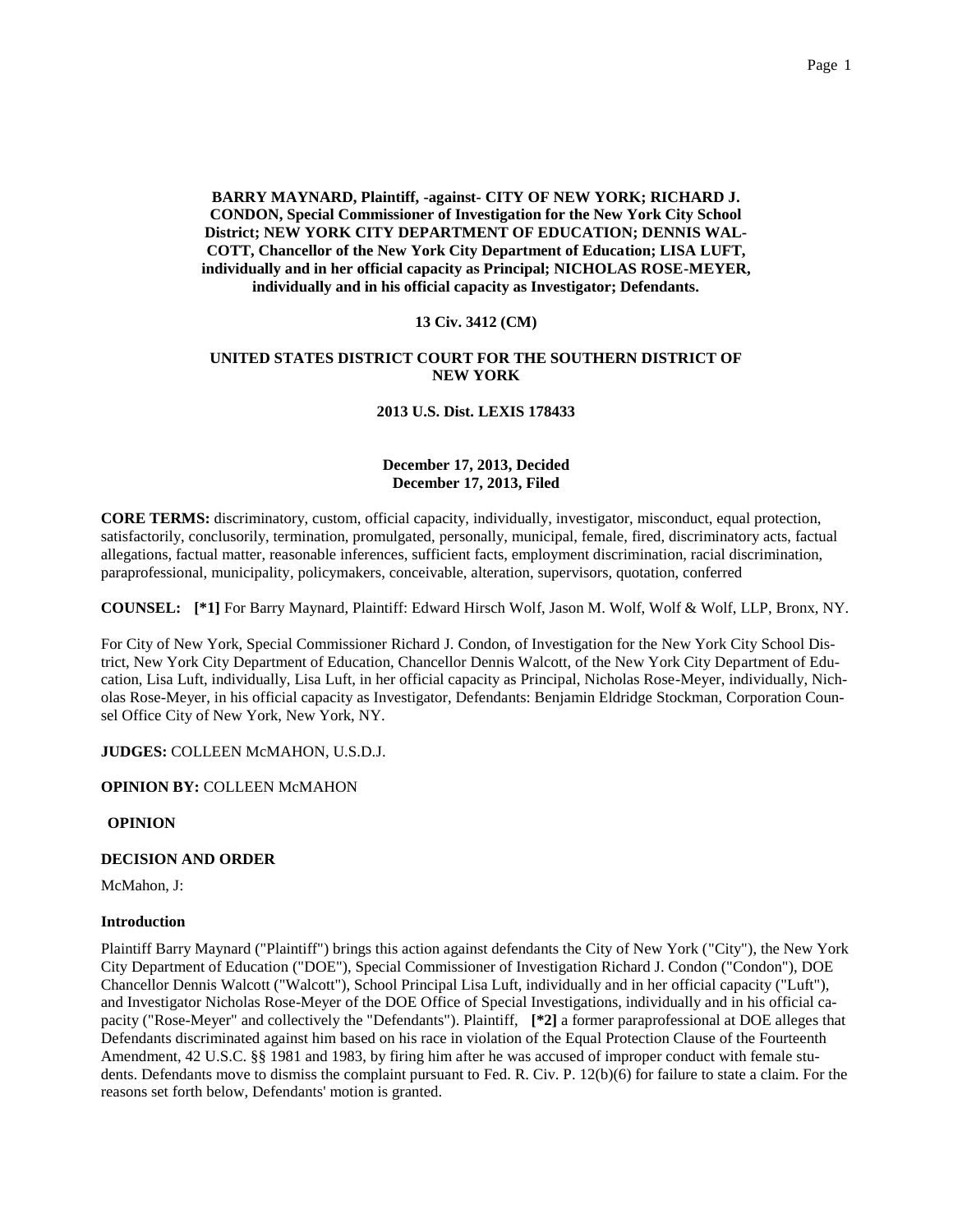## **Facts**

The following facts are taken from the complaint and assumed to be true for this motion to dismiss.

Plaintiff, an African-American male, was formerly employed by DOE as a paraprofessional. (Compl.  $\P$ [5, 17).

Defendant DOE is an agency of Defendant City; both are organized under the laws of the State of New York. (*Id*. ¶¶ 6, 8).

Defendant Condon was Deputy Commissioner of the New York City Department of Investigations and the Special Commissioner of Investigation for the New York City School District, and had broad investigative authority as well as the responsibility to train investigators under his charge. (*Id*. ¶ 7).

Defendant Walcott is the Chancellor of the DOE. (*Id*. ¶ 9).

Defendant Luft was the Principal of John F. Kennedy High School, which **[\*3]** is under the auspices of the DOE, and was responsible for the hiring, firing, and discipline of employees of the school. (*Id*. ¶ 10).

Defendants Condon, Walcott, and Luft are allegedly policymakers for the DOE and the City. (*Id*. ¶¶ 7, 9-10).

Defendant Rose-Meyer is an investigator employed by Defendant City; he conducted the investigation into allegations of misconduct against Plaintiff. (*Id*. ¶ 11).

Plaintiff alleges that he performed the functions of his position satisfactorily for several years. (*Id*. ¶ 13).

On November 8, 2010, a minor female student told her guidance counselor that Plaintiff had been harassing her and another student by asking the girls to spend time with him away from school. (*Id*. ¶ 13). Plaintiff denied the allegations. (*Id*. ¶ 15). The students' statements were otherwise uncorroborated. (*Id*. ¶ 15).

During the investigation into the students' complaint, an employee of the Defendants, who Plaintiff "believes" to be Defendant Rose-Meyer said to Plaintiff:

"Since Obama became President, you people think you can get away with anything." (*Id*. ¶ 16).

During the investigation Plaintiff was only provided a "faded" and illegible copy of the witness statement against him. (*Id*. ¶ **[\*4]** 17). He alleges that Defendants refused to interview two witnesses who could have exonerated him. (*Id*.).

The students' allegations were credited over plaintiff's version of events and Plaintiff was fired. (*Id*.).

#### **Discussion**

# **I. Legal Standard for a Motion to Dismiss**

In deciding a motion to dismiss pursuant to Rule 12(b)(6), the Court must liberally construe all claims, accept all factual allegations in the complaint as true, and draw all reasonable inferences in favor of the plaintiff. *See Cargo Partner AG v. Albatrans, Inc*., 352 F.3d 41, 44 (2d Cir.2003); *see also Roth v. Jennings*, 489 F.3d 499, 510 (2d Cir. 2007).

However, to survive a motion to dismiss, "a complaint must contain sufficient factual matter . . . to 'state a claim to relief that is plausible on its face.'" *Ashcroft v. Iqbal*, 556 U.S. 662, 129 S.Ct. 1937, 1949, 173 L.Ed.2d 868 (2009) (quoting *Bell Atl. Corp. v. Twombly*, 550 U.S. 544, 570, 127 S.Ct. 1955, 167 L.Ed.2d 929 (2007)). "A claim has facial plausibility when the plaintiff pleads factual content that allows the court to draw the reasonable inference that the defendant is liable for the misconduct alleged." *Id*. (citing *Twombly*, 550 U.S. at 556). "While a complaint attacked **[\*5]** by a Rule 12(b)(6) motion to dismiss does not need detailed factual allegations, a plaintiff's obligation to provide the grounds of his entitlement to relief requires more than labels and conclusions, and a formulaic recitation of the elements of a cause of action will not do." *Twombly*, 550 U.S. at 555 (internal quotations, citations, and alterations omitted). Thus, unless a plaintiff's well-pleaded allegations have "nudged [its] claims across the line from conceivable to plausible, [the plaintiff's] complaint must be dismissed." *Id*. at 570; *Iqbal*, 129 S.Ct. at 1950-51.

## **II. Defendants' Motion to Dismiss is Granted**

Plaintiff's complaint is no model of clarity. Plaintiff is represented by counsel, but I have received complaints from pro se plaintiffs that are more "professional." For example, the Complaint in multiple instances describes Plaintiff--a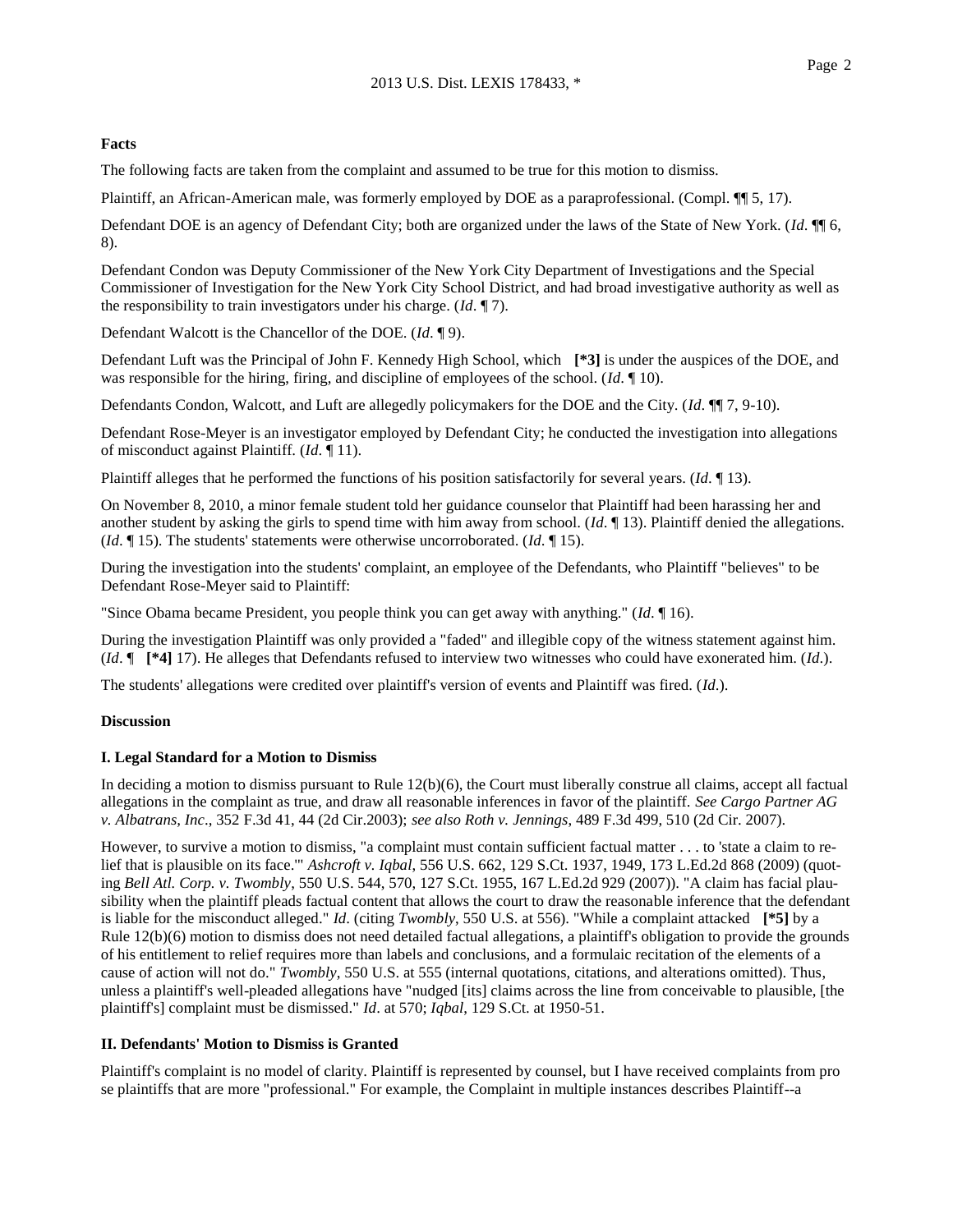male--with female pronouns. It refers to a gender discrimination claim, although Plaintiff only advances a race discrimination claim. I can read it clearly enough, however, to ascertain that it should be dismissed.

#### **A. Framework for Plaintiff's Claims of Race Discrimination**

Plaintiff claims Defendants deprived him of his right to equal protection **[\*6]** under the law in violation of 42 U.S.C. §§ 1981, 1983, and the Fourteenth Amendment of the United States Constitution<sup>1</sup> by taking an adverse employment action against Plaintiff based on his membership in a racial and ethnic minority.<sup>2</sup>

1 Plaintiff's complaint also states that Plaintiff was denied equal protection in violation of the Fifth Amendment. Although the Fifth Amendment's Due Process Clause has an equal protection component that applies to the Federal Government, *see e.g., Bolling v. Sharpe*, 347 U.S. 497 (1954), it does not appear the Fifth Amendment has any applicability to this case.

2 Plaintiff's complaint also references a hostile work environment claim; however, Plaintiff concedes in his Memorandum of Law that he has not pleaded sufficient facts to support a hostile work environment claim and he withdraws this claim. (Pl.'s MOL at 10).

"The Equal Protection Clause of the Fourteenth Amendment commands that no State shall 'deny to any person within its jurisdiction the equal protection of the laws,' which is essentially a direction that all persons similarly situated should be treated alike." *City of Cleburne v. Cleburne Living Center*, 473 U.S. 432, 439, 105 S.Ct. 3249, 87 L.Ed.2d 313 (1985) **[\*7]** (quoting U.S. Const, amend. XIV).

Section 1981, enacted as part of the Civil Rights Act of 1866, provides that "All persons within the jurisdiction of the United States shall have the same right . . . to make and enforce contracts . . . as is enjoyed by white citizens." 42 U.S.C. § 1981(a). " [T]he term 'make and enforce contracts' includes the making, performance, modification, and termination of contracts, and the enjoyment of all benefits, privileges, terms, and conditions of the contractual relationship." 42 U.S.C. § 1981(b). "[Section] 1981 therefore bans racial discrimination with respect to employment." *Guan N*., 2013 WL 67604, at \*20 (citing *Patterson v. Cnty. Of Oneida*, 375 F.3d 206, 224 (2d Cir.2004)).

Section 1983 is not the source of any substantive rights, but "merely provides a method for vindicating federal rights elsewhere conferred such as those conferred by § 1981" or the Equal Protection Clause. *Patterson*, 375 F.3d at 225. In fact, "§ 1983 constitutes the *exclusive* federal remedy for violation of the rights guaranteed in § 1981 by state governmental units." *Id*. (quoting *Jett v. Dallas Independent School District*, 491 U.S. 701, 733, 109 S.Ct. 2702, 105 L.Ed.2d 598 (1989).

To **[\*8]** state a claim under 42 U.S.C. § 1983 against a defendant in her individual capacity a plaintiff must allege: (1) the defendant was acting under color of state law, and (2) the defendant's conduct deprived plaintiff of a constitutional or a federal statutory right. *Bermudez v. City of New York*, 783 F.Supp.2d 560, 576 (S.D.N.Y. 2011) (citing *Washington v. County of Rockland*, 373 F.3d 310, 315 (2d Cir.2004). "[U]nder Section 1983 and Section 1981 supervisors can be sued individually, without directly participating in the underlying conduct, only if they promulgated unconstitutional policies or plans under which action occurred, or otherwise authorized or approved challenged misconduct." *Id*. at 602; *see also Al-Jundi v. Estate of Rockefeller*, 885 F.2d 1060, 1066 (2d Cir. 1989). When a defendant is sued for discrimination under § 1983 is a municipality or an individual sued in his official capacity, the plaintiff is required to show that the challenged acts were performed pursuant to a municipal policy or custom. *See Patterson v. County of Oneida*, 375 F.3d 206, 225-227 (2d Cir.2004) (citing *Jett*, 491 U.S. at 733-36, 109 S.Ct. 2702; *Monell v. Department of Social Services*, 436 U.S. 658, 692-94, 98 S.Ct. 2018, 56 L.Ed.2d 611 (1978)) **[\*9]** (internal citations omitted).

Claims of employment discrimination brought pursuant to § 1983, under either the constitution or § 1981 are analyzed under the *McDonnell Douglas framework. Bermudez*, 783 F.Supp.2d at 575 (citing *Boykin v. KeyCorp*., 521 F.3d 202, 213 (2d Cir.2008)). Plaintiff must allege the following four elements: (1) he falls within a protected class, (2) he was performing his duties satisfactorily, (3) he was subject to an adverse employment action, and (4) the adverse employment action occurred under circumstances giving rise to an inference of unlawful discrimination. *Id*. (citing *Graham v. Long Island R.R*., 230 F.3d 34, 39 (2d Cir.2000)).

Although "an employment discrimination plaintiff need not plead a prima facie case of discrimination" in order to survive a motion to dismiss, *Swierkiewicz v. Sorema N. A*., 534 U.S. 506, 515, 122 S.Ct. 992, 152 L.Ed.2d 1 (2002), Plaintiff must allege sufficient facts showing that he is entitled to relief. *See, e.g.,Alleyne v. American Airlines, Inc*., 548 F.3d 219, 221 (2d Cir.2008); *Leibowitz v. Cornell University*, 445 F.3d 586, 591 (2d Cir.2006).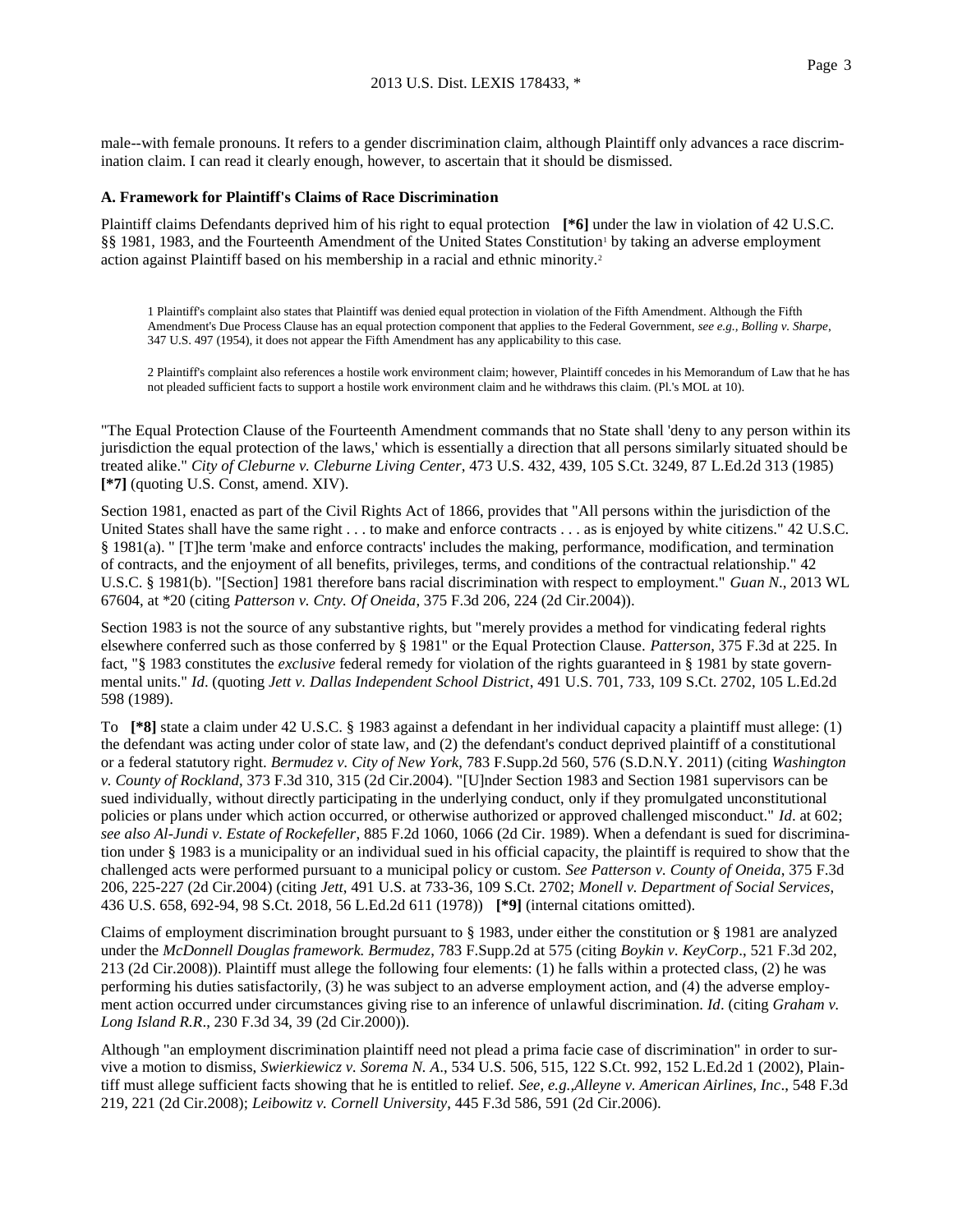Additionally, "Section. 1981 claims, [and] those under the Equal Protection Clause, must **[\*10]** be based on intentional conduct." *Olivera v. Town of Woodbury*, 281 F.Supp.2d 674, 684 (S.D.N.Y.2003) (citing *Gen. Bldg. Contractors Ass'n, Inc. v. Pennsylvania United Engineers & Constructors, Inc*., 458 U.S. 375, 391, 102 S. Ct. 3141, 73 L.Ed.2d 835 (1982)). "That is, the plaintiff must allege that the defendant acted 'because of a protected characteristic (e.g., race or ethnicity), and must plead sufficient factual matter to 'nudge [her] claims of invidious discrimination across the line from conceivable to plausible.'" *Guan N*., 2013 WL 67604, at \*16 (quoting *Iqbal*, 556 U.S. at 677, 680) (alteration in original).

#### **A. Plaintiff Fails to Allege Defendants Condon, Walcott, and Luft Were Personally Involved**

Defendants argue that Plaintiff has not alleged that Defendants Condon, Walcott, or Luft were personally involved in any alleged discrimination. Defendants' are correct.

"It is well settled in this Circuit that personal involvement of defendants in alleged constitutional deprivations is a prerequisite to an award of damages under § 1983." *Wright v. Smith*, 21 F.3d 496, 501 (2d Cir. 1994) (internal quotation marks omitted). Additionally, to be liable under section 1983, a defendant must **[\*11]** personally participate with "knowledge of the facts that rendered the conduct illegal." *Provost v. City of Newburgh*, 262 F.3d 146, 155 (2d Cir. 2001).

Here, Plaintiff does not allege any facts that show that Condon, Walcott, or Luft were involved or had knowledge of any of the alleged discriminatory acts. Plaintiff conclusorily alleges that Condon, Walcott, and Luft were involved in the discriminatory action by virtue of their positions as "policymakers" for the DOE and City; however, this is insufficient to state a plausible claim against them. As discussed above, supervisors who did not directly participate in the challenged conduct can be sued individually only if they promulgated unconstitutional policies or plans under which action occurred, or otherwise authorized or approved challenged misconduct. *See e.g., Al-Jundi v. Estate of Rockefeller*, 885 F.2d 1060, 1066 (2d Cir. 1989). Plaintiff points to no policy or plan of the City or DOE that is unconstitutional. Conclusory allegations that there was such a policy or custom, without identifying or alleging supporting facts, is insufficient to state a claim. *See e.g., Costello v. City of Burlington*, 632 F.3d 41, 49 (2d Cir. 2011); *Dwares v. City of New York*, 985 F.2d 94, 100 (2d Cir. 1993), **[\*12]** *overruled on other grounds, Leatherman v. Tarrant County Narcotics Intelligence & Coordination Unit*, 507 U.S. 163, 113 S.Ct. 1160, 122 L.Ed.2d 517 (1993).

The one alleged act evidencing racial discrimination is the comment allegedly made by Rose-Meyer to Plaintiff about "you people." Plaintiff alleges no facts which indicate Condon, Walcott, or Luft were even aware of the challenged discriminatory act, let alone promulgated a discriminatory policy or approved of any discriminatory conduct.

Plaintiff alleges that Luft made employment decisions for a high school where Plaintiff presumably worked (nowhere in the Complaint does Plaintiff actually allege he worked at Luffs school), but he does not connect her in any way to the discriminatory statement allegedly made by Rose-Meyer. Plaintiff does not allege that Luft was aware of Rose-Meyer's discriminatory statement, nor does he plead any facts which would lead to an inference Luft fired him for discriminatory reasons (even assuming that it was Luft who fired Plaintiff, which is not plead in the Complaint). In fact, Plaintiff states in his Complaint he was terminated because the allegations of the students were credited over his version of **[\*13]** the events. It is not race discrimination to credit one witness over another unless the reason for not believing the discredited witness is his race. No such allegation appears in the complaint.

Plaintiff's claims against Condon, Walcott, and Luft are dismissed.

#### **A. Plaintiff's Claim Against Rose-Meyer Is Dismissed**

Defendants argue that Plaintiff has even failed to state a plausible claim against Defendant Rose-Meyer.

In his Complaint, Plaintiff alleges he is African-American, did his job satisfactorily with no incidents for five years, and was terminated. Plaintiff alleges his termination followed an investigation during which the investigator told him, "Since Obama became President, you people think you can get away with anything." The investigation also had alleged defects: Plaintiff was only provided an illegible statement of the allegations against him, and there was no interview of any witnesses aside from the two students who made the accusation.

This is insufficient to state a claim against Rose-Meyer. Plaintiff alleges that Rose-Meyer conducted the investigation and made a discriminatory statement. However, Plaintiff does not allege Rose-Meyer was the person who made the decision **[\*14]** to terminate him, nor does he allege any facts which connect the remark attributed to Rose-Meyer to Plaintiff's termination.